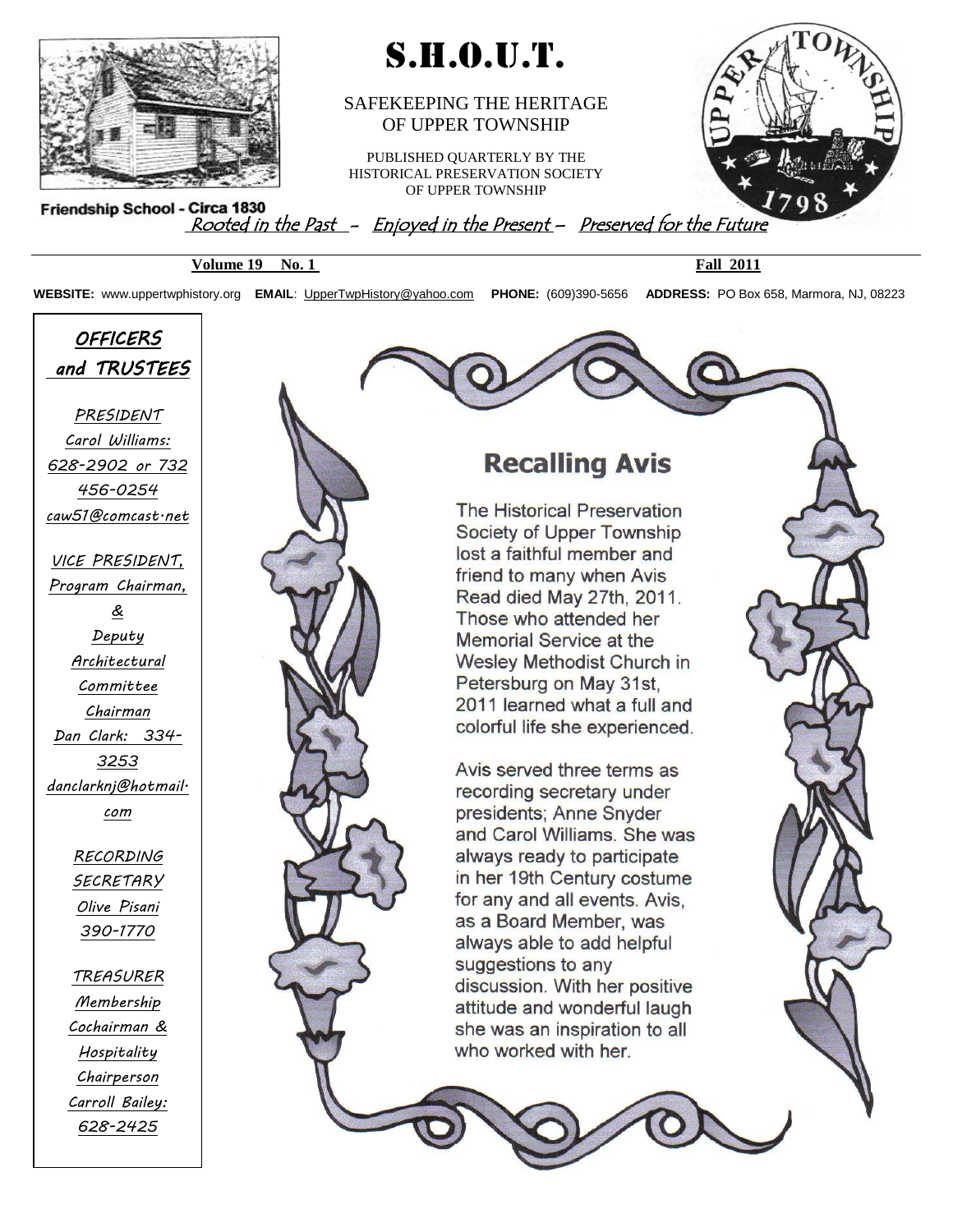#### President's Memo August 2011

As the lazy, very warm days of summer begin to turn cooler, I look forward to another new season of activities. So far this year we have seen the staging of our very successful Strawberry Festival (thanks to our co-chairs, Anne Snyder, Sonia Forey, Kay Terwilliger and all those members who contributed time and energy), a series of very interesting and informative meetings (thanks to Dan Clark), the beginning of a series of speaking engagements on the Gandy Farmstead (Sonia and I) and the beginning of construction on our new speeder housing at the Train Station (thanks to Paul Dietrich, Matt Unsworth and Steve Martinelli).

As you know, one of our on-going new projects is to make the Gandy Farmstead a learning experience for our fourth grade students. We have begun putting together a trunk of odds and ends that relate to the farmstead's heyday and sharing it with fourth graders as a prelude to visiting. We are still hoping that you might suggest or have an interesting item that we could put into this trunk inviting the children to go on an archeological trunk treasure hunt. You might consider loaning some interesting artifact/s for the trunk. Articles as simple as small farm implements, candle and butter molds, hog scrapers, jelly sieves, wool carders or spindles, are what we are looking for. We will ask our students to do the job of an experimental archeologist and try to discover the use of these objects before they see them in use at the farmstead. We will be asking for volunteers to visit the Elementary School with the traveling trunks and to man the house and outbuildings as docents for the few days we will be inviting our students to visit. Please consider giving us some of your time to make this happen. We really want our township's children to love the history that surrounds them!

The eleventh annual AppleFest has been scheduled for Saturday, October 15<sup>th</sup> with a rain date of Sunday, October  $16<sup>th</sup>$ . We will need volunteers for this event. If you are interested in attending our first planning meeting, it will be held at the Train Station on August  $23<sup>rd</sup>$  at 10am. Our Nominating and Budget-Audit Committees also need members. If you are interested in serving in any of these capacities, please call me at 628-2902. All board members are reminded that our next board meeting will be held at my house on Sept. 6 at 7 pm.

*It is with a heavy heart that I remember the joy – filled laughs that all of us shared with our dear friend, Avis Read. She is sorely missed. I must thank Olive Pisani for filling in for Avis until our next election.*

Please enjoy the rest of the summer and see you in September when I regale you with my adventures in Namibia, Africa!

*Carol Ann*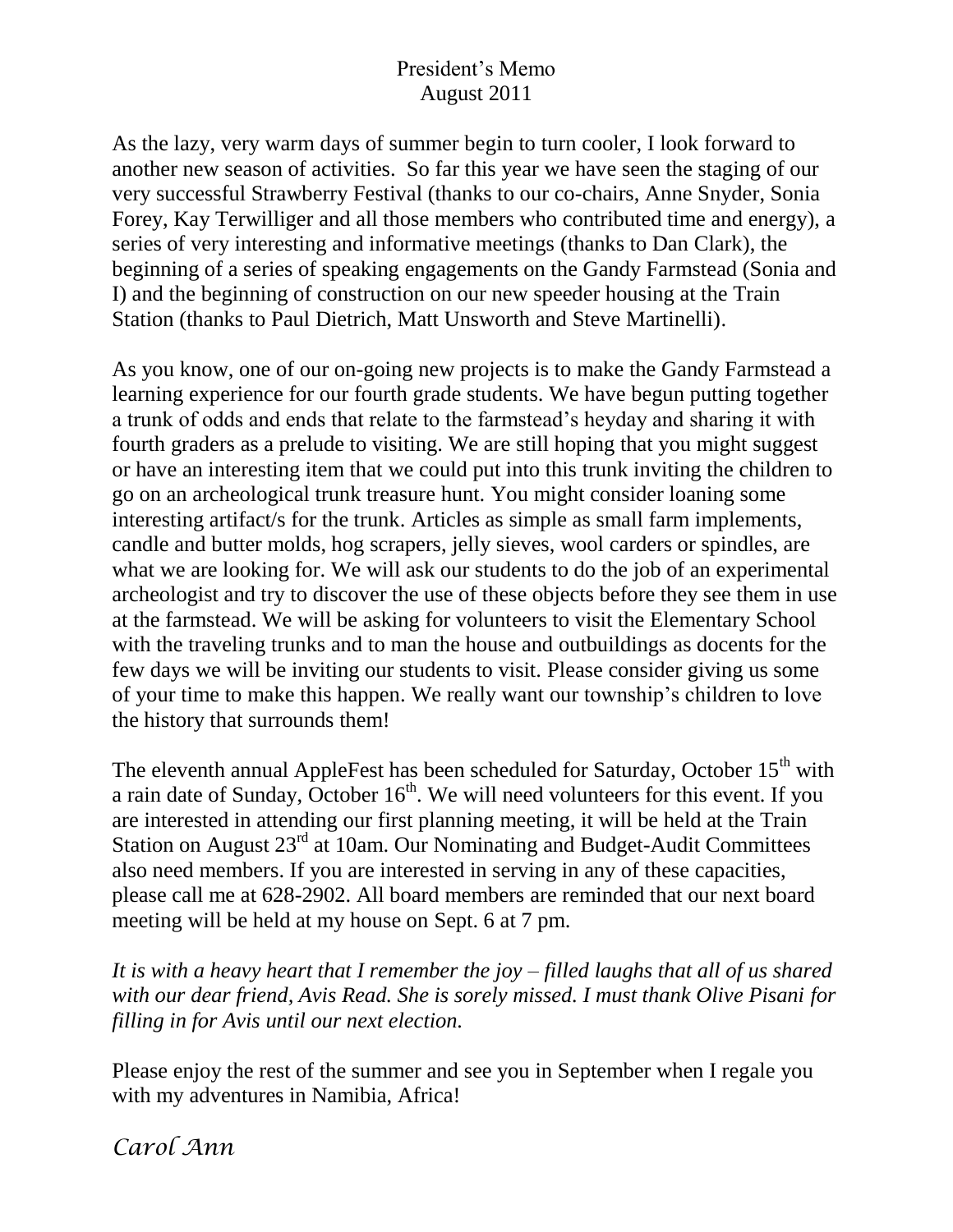# Calendar of Events

- **August 23 -** The first meeting of the AppleFest committee will be at the train station at10 am.
- 



**September 6** - There will be a Board of Trustee's meeting at Carol Ann's house at 7 pm.

**September 13** - The first **general meeting** of the fall will be held at the Upper Branch of the Cape May County Library. By popular request Dick Reagensburg will be returning to speak to us again. **Don't miss this meeting!!!** Snacks will be served at 7:00 pm and the meeting will start at 7:30 pm.



**October 11** - Our quest speaker for the  $\sim$  October general meeting will be usual.



Mary Archibald. She is a **the set of Sesteryear Quilters and** also Seaport Stitchers Quilt  $\leftarrow$  Guild. Time and place will be as

- **October 15** Our big autumn fundraiser, the **AppleFest,** will be held on Saturday 10/15. The rain date is 10/16.
- **November 8** The November **annual meeting** is when we elect next year's officers. Time and place as usual.
- **November 13** Due date for all winter S.H.O.U.T. articles
- **December 13** This is the tentative date of the **Holiday Dinner.**



### **Welcome New Members**

Lynnette & Raymond Coates 416 Dogwood Ave. Egg Harbor Twp., NJ 08234 609 383-8869

Paul & Ellen Dost 251 Virginia Ave. Audubon, NJ 08106 856 547-6096

Bob Pelli 400 Upper Bridge Rd. Petersburg, NJ 08270 609 628-2539

**Please add these addresses and make the following corrections to your membership directory.**

> Doug Longenecker has a new phone number: 609-701-0034 Ebbie Unsworth now has email: unsworthebbie@aol.com